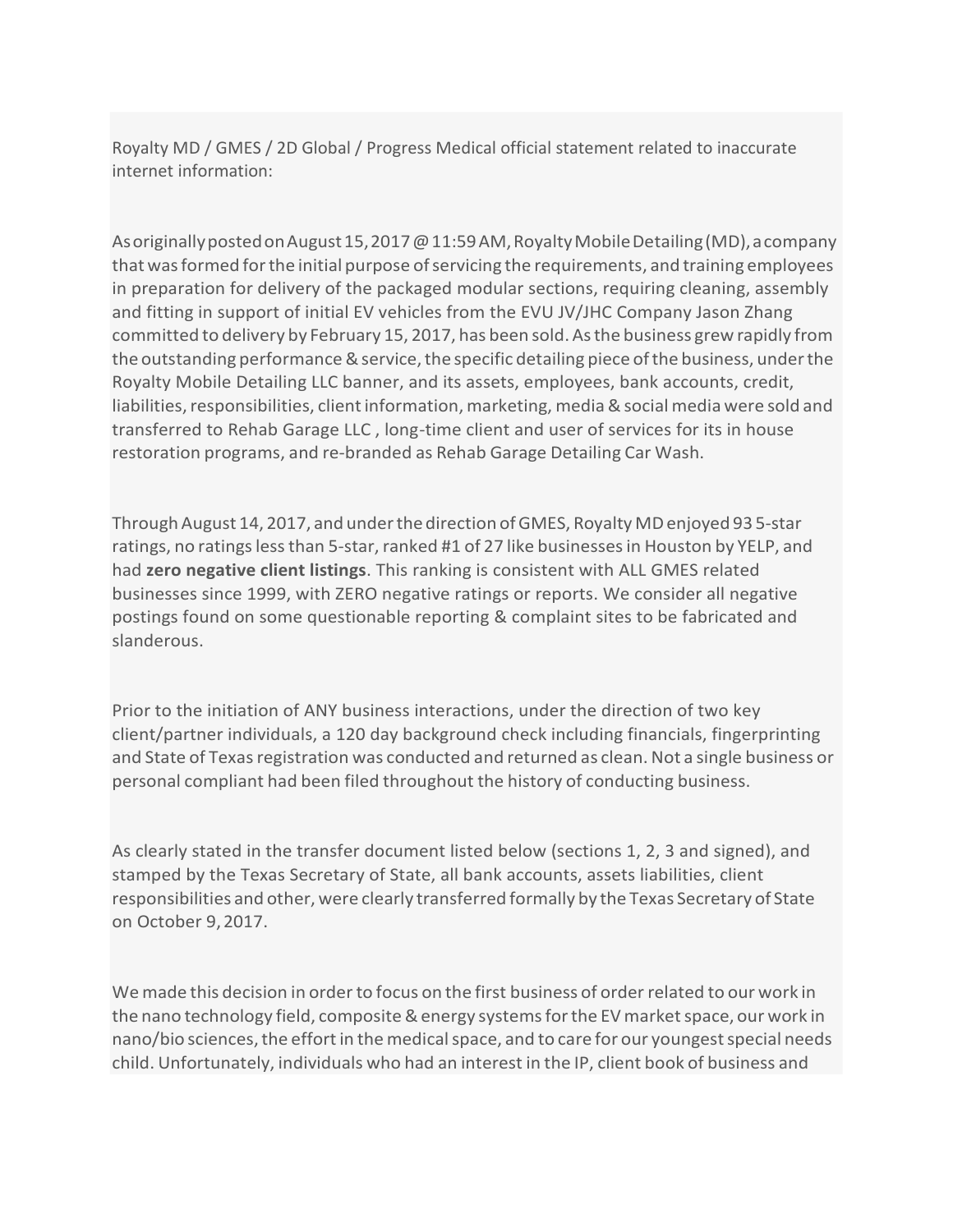network related to the process have initiated a contact and attack campaign for personal gains.

We learned nearly a year later that the business and individuals related to other GMES businesses, continued to use and operate "posing AS" GMES business and our personal information for a period of over six months. In addition and due to the nature of the position, twelve months of previously offered service INVOICES (all unpaid) and newly generated expenses were absorbed by GMES and our family. During this time, police reports, filed by these same individuals against me personally and as related to GMES, related to terrorist activities, murder for hire, child molestation, false reports to BBB, threats with a deadly weapon (a crime levied, tried and convicted of one of the "accusers" this past September), human trafficking, child pornography and others; all investigated thoroughly, found to be false, fabricated and not credible. Over eighty (80) false social media profiles, and seven (seven) false social media pages using our name, photos and personal information (impersonating) posted by two individuals, on multiple nefarious sites have been tracked back to the individuals for our defense. Blatant false items which were exaggerated and reported by one media outlet: 1) at NO time did GMES or any representative of GMES approach any individuals for personal investment, but did respond to several inquiries over a more than six month period by certain individuals, 2) there were no alleged victims from the town disclosed, 3) there was never an investment towards "sandless sandbags", or inflatable barrier control systems, and the documented "loan" related to the potential sales of "contracted business" product was paid "IN FULL" within less than half of the required payment schedule, at full interest, 4) the relationship to the EV business is misrepresented and irrelevant as at no time would we ever "separate" out one individual product line of a full business for investor relations (clearly presented to potential investors), 5) quarterly and impromptu board and investor meeting documentation can be presented, 6) that a "like" situation and conviction in the state of Missouri, was discovered by authorities in Texas (proven to be false and fabricated via support from an official letter from the authorities in Missouri stating that there is no case related to me or my companies), and 7) fully transparent and disclosed accounting documents have been registered, justified and audited. All expenses were reviewed, approved and processed for open documentation with the appropriate parties. There has been no legitimate proof of any excessive personal and lavish expenses. Documents withheld in public attacks and reporting, display directly related individuals and business invoices for seven months of services provided by GMES and peripheral organizations in support of multiple projects, unpaid. Validated statements of service from providers have been offered for review and declined. A detailed activity daily company work log, listing individuals, task and time from service providers, employees and trainers clearly display over 800 man hours billed at the standard and discounted rates, as openly listed on this company site under the "Servicing/Pricing" tab, during the dates mentioned in the internet attacks, which through today remain unpaid. A separate report listing expenses incurred during services is also available for review and has been declined. A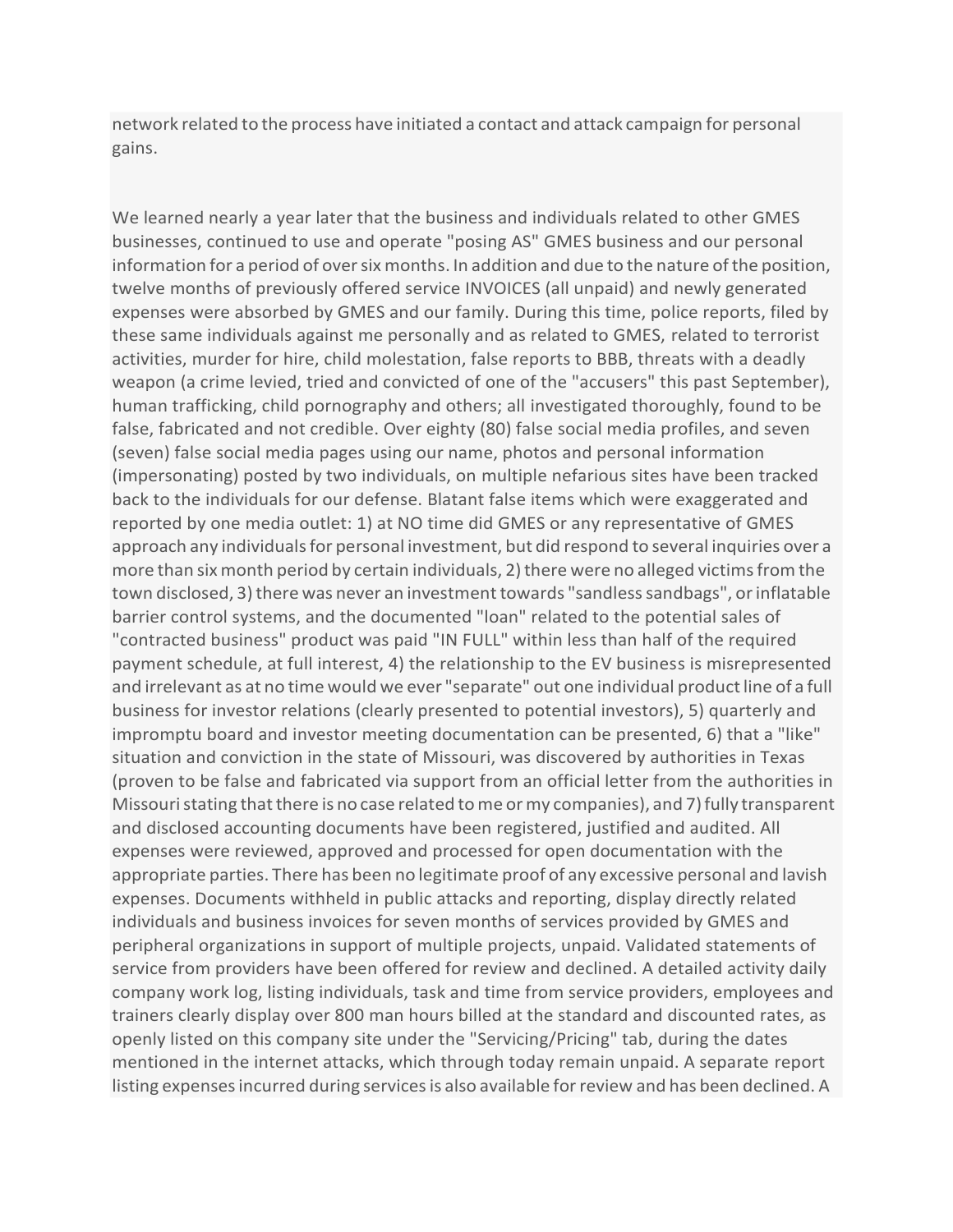BRADY motion in the legal process also clearly displays the activities of individuals impersonating me and our business, in threats and exchanges with themselves posing as alleged victims. Internet searches alone will identify significant violations of signed NDA and confidentiality agreements related to IP and operations.

Documents and screenshots, which clearly display a connection between related individuals and attackers, tied to dark web domestic terror activities, and operations manuals which outline this process in attacking other companies have been provided to authorities and declined for review. While the media laughs at our concerns, other companies, which are listed on the site as targets, have and are continuing to experience attacks. We know of multiple Veteran owned businesses which fell under attack and have since closed. Some of this information can be viewed in a video which was originally listed in September of 2017, and received nearly 10,000 views and prompted over 100 responses across nine states from previous victims. A limited overview of our situation can be viewed @ htt[ps://ww](http://www.youtube.com/watch?v=M82wgBgsutg)w[.youtube.com/watch?v=M82wgBgsutg](http://www.youtube.com/watch?v=M82wgBgsutg) , and offers documentation as to the general pathway of defensible and exculpatory evidence which has been declined and determined irrelevant for review for over three years. During this period awaiting our opportunity to defend, the individuals and attackers associated, clearly identified by name and IP address, have posted nearly 90,000 individuals negative, false and fabricated social media items. Items which you have most likely viewed in leading to your viewing of this statement.

As is in the case of today's society with access to the internet, Identity theft/fraud. and freedom of speech, we have seen over thirty (30) years of business, tainted by unsubstantiated, sensationalized social media media campaigns with up to 90,000 slanderous messages over a year period of time. These two individuals, who had intimate access to our operations, personal and business information have created a negative and false view of a pristine business. Having never even had a speeding ticket though age 56, I am personally learning about both the legal system, and the incredible impact that unsubstantiated accusations can have, even in the face of over 900 publicly posted CREDIBLE recommendations and testimonial from prominent public figures, law enforcement, charitable beneficiaries, executives, seniors, co-workers, vendors, partners, suppliers and CLIENTS. The thread of integrity, honor and service within the recommendationsis clear and consistent. The slanderous attacks and subsequentforced actions are not. Unfortunately in today's environment, we have witnessed that the drama overtakes the view of common sense, and the option for individuals to look at the years prior to this one isolated situation. Initially, this was presented by media as a case involving more than twenty-five alleged victims, which has also been proven false, and never corrected. Additional statements made by media and false profiles via social media can easily be invalidated with a review of documents posted on this site. No one at GMES has ever been interviewed in direct relation to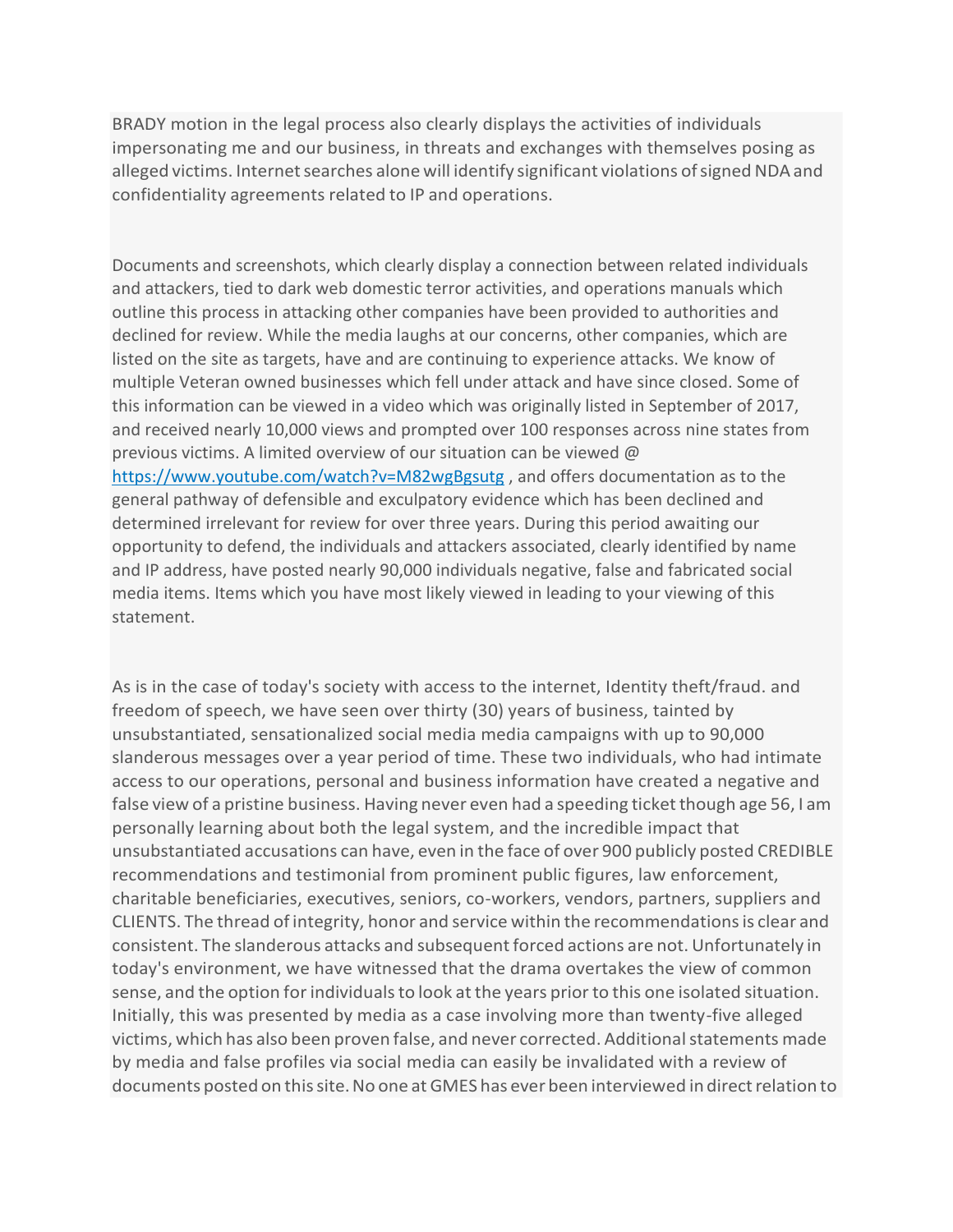this matter. Our requests and offering for business record and computer reviews have been declined. We learned of this issue and all subsequent actions via social media. Fifty-one documented attempts, including seven registered letter requests to resolve any issues and questions over a seven month period, were all met with no response. As an individual who proudly and enthusiastically served this country with individualssuch asJohn Kelley, Admiral Lynch and VADM Ready, I have been awakened by the darker reality of oursociety.

It is also extremely unfortunate that the internet allows individuals to falsely accuse, file reports and attack peripheral businesses and family.Nomatterthe outcome of TRUTH, it becomes difficult to remove and erase the stain of negative.

Once someone, with no credibility, even media sources (only one of fourteen who investigated the situation) places something into cyberspace, even with the best proof of legitimacy and innocence, it is difficult to remove and we apologize. It is truly a shame that so many have chosen to publicly defend our reputation and integrity, yet some look past the impeccable history of businessto legitimize that 15 seconds of dramatic fame.

Our reputation for client service, integrity, and delivery continues to offer a foundation for the company's amazing growth. That growth is primarily related to the re-design development of new and emerging technologies, many life and limb saving partnership developments within the traumatic medicalspace.

If you have any questions, please read through the testimonials located on this site, and my personal LinkedIn page. We are transparent and will answer any questions, offer any of our more than 8000 pages of defensive and conclusive documents related to said accusations, and ask that you simply take a look at the history prior to the emergence of these limited and binary related individuals. Please use common sense and as you read through a history of personal and business servant leadership, simply ask if the situation lines up. We call it, passing the smelltest.

Today's society marks an individual accused of something as guilty before proven innocent, no matter the credibility or validity of the source, and is an arduously lengthy and exhausting process to prove completeinnocence.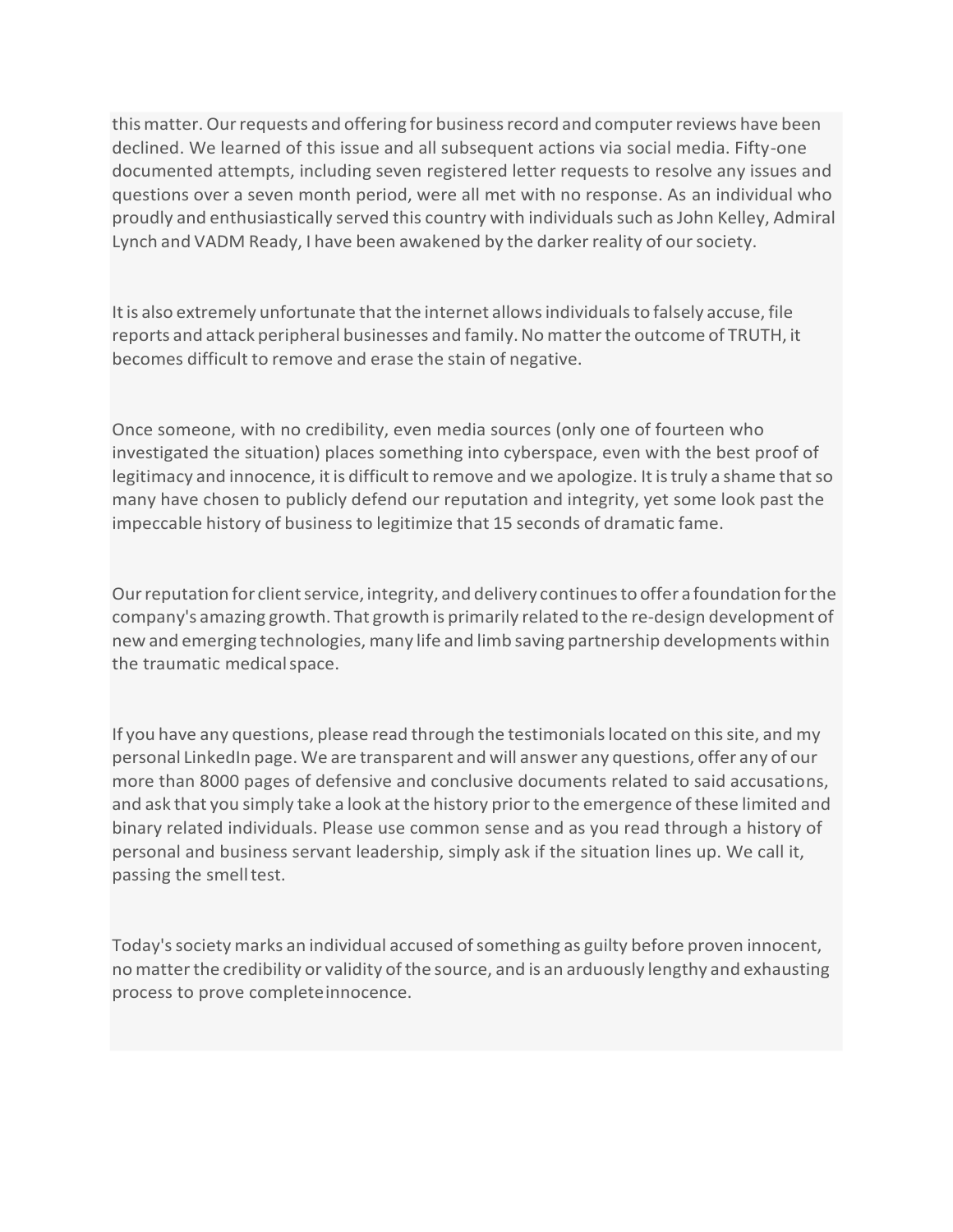We are willing to speak with you directly at any time. We are willing to offer documents related to the integrity of business conduct and themostrecent convictions of individuals related to this situation, including a primary accuser.

We have learned valuable lessons from this process, and look forward to clearing away any lingering negative impact overtime.

Wewere honored and blessed to have built a clientele exceeding 200 individuals and 50 companies within a nine (9) month period, and appreciate all the well wishes.

We are now, uniquely positioned to continue to serve our community, and save livesin the process.

We focus on all the amazing positives and blessings:

https://www.linkedin.com/feed/update/urn:li:activity:6636626429297643520/

htt[ps://ww](http://www.youtube.com/watch?v=CSStNJmz9X8)w[.youtube.com/watch?v=CSStNJmz9X8](http://www.youtube.com/watch?v=CSStNJmz9X8)

htt[ps://ww](http://www.youtube.com/watch?v=tZ6t0nkl5LE)w[.youtube.com/watch?v=tZ6t0nkl5LE](http://www.youtube.com/watch?v=tZ6t0nkl5LE)

htt[ps://ww](http://www.youtube.com/watch?v=2TL0juKqI18)w[.youtube.com/watch?v=2TL0juKqI18](http://www.youtube.com/watch?v=2TL0juKqI18)

and the amazing work positively impacting real LIVES!

While our attempts to clear "our" name from this horrific situation and we continue to seek the removal of nefarious and false internet based information, we appreciate the work of law enforcement and detectives who continue to track down the sources of the over 90,000 fake, aggressive, threatening, damaging and inaccurate social media message, via the 11 impersonating profiles and 81 fake name.

Individuals related to harassment continue to face consequences: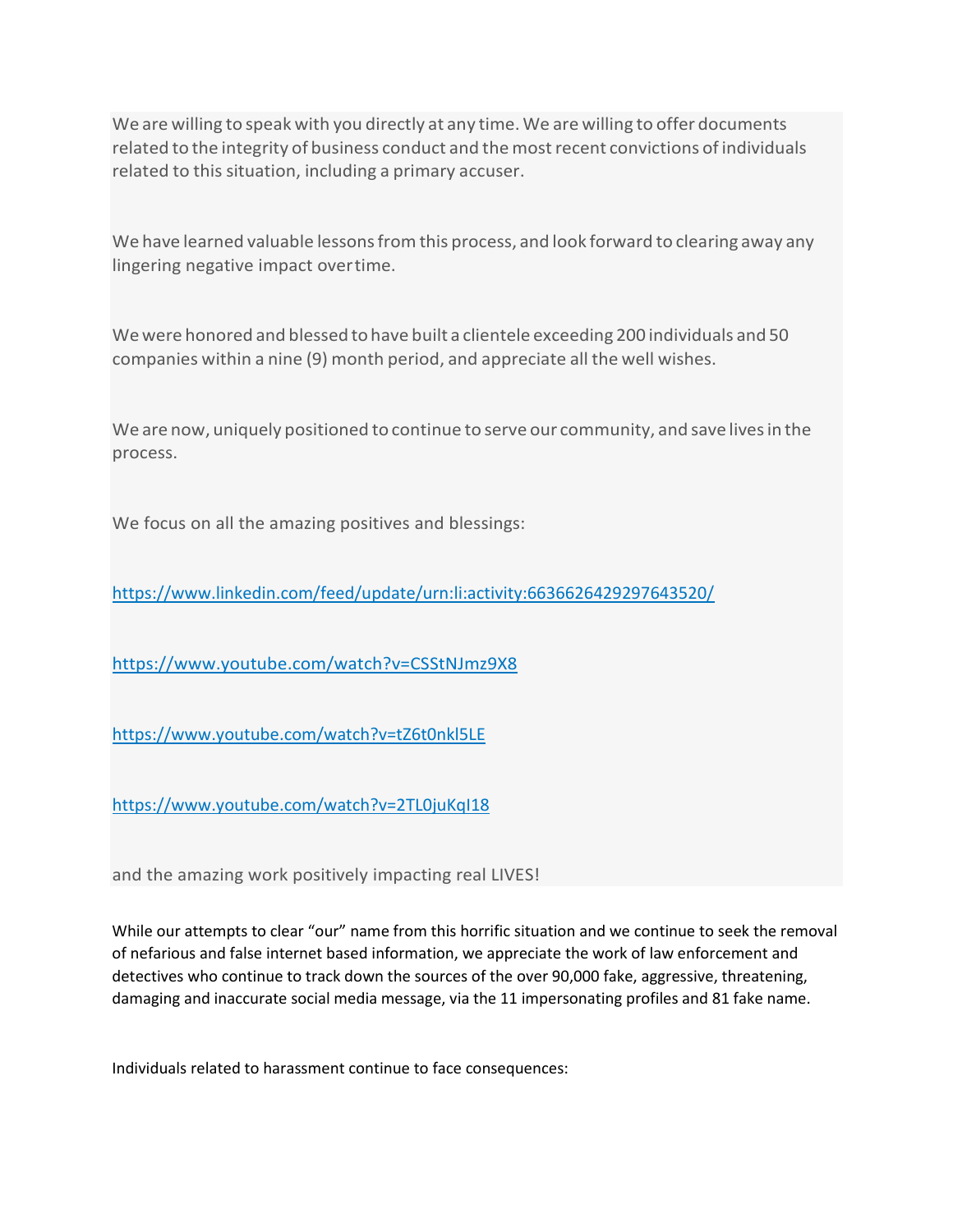| <b>CASE No. 19-05-06553</b><br><b>RECORD</b><br><b>COUNT</b><br>INCIDENT NO./TRN: 9280789147<br>SEP 17 2019<br>THE STATE OF TEXAS<br><b>IN THE 435TH</b><br>lsa Miller, District<br><b>DISTRICT COURT</b><br><b>MONTGOMERY COUNTY, TEXAS</b><br>Order of Deferred Adjudication<br>HON. Patty Maginnis<br>Date Proceedings Deferred:<br>September 17, 2019<br><b>Taylor Stochner</b><br>Attorney for Defendant:<br><b>Gregory Lee Gaines</b><br>Statute for Offense:<br>22.02(a)(2) Penal Code<br>Defendant waived the right to trial by jury and entered the plea below:<br><b>CITITY</b><br>Findings on Deadly Weapon:<br><b>Second Degree Felony</b><br>N/A<br>Terms of Plea Bargain (if any); or $\Box$ Terms of Plea Bargain are attached and incorporated herein by this reference.<br>\$ 2000.00 (PROBATED) Fine; Court Costs; 7 YEARS Deferred Adjudication; REMOTE COM, MENTAL HEALTH<br><b>CASELOAD, NO CONTACT WITH PATRICK ABBOTT AND OR FAMILY OR COMPANY, ALL OTHER STANDAM</b><br><b>CONDITIONS</b><br>Piea to Ellinazoement Paragraphs:<br>N/A<br>Findings on Enhancement Parsersph<br>NIA<br>THIS SENTENCE SHALL RUN CONCURRENTLY.<br><b>ADJUDICATION OF GUILT DEFERRED:</b><br>DEFENDANT PLACED ON COMMUNITY SUPERVISION.<br>PERIOD OF DEFERRED ADJUDICATION COMMUNITY SUPERVISION: 7 YEARS<br><b>CONFINEMENT AS A CONDITION OF DEFEREED ADJUDICATION COMMUNITY SUPERVISION:</b><br>The Court ORDERS Defendant confined<br>DAYS in the Montgomery County Jail as a condition of deferred adjudication<br>community supervision. The period of confinement as a condition of community supervision starts when Defendant arrives at the<br>designated facility, absent a special order to the contrary.<br>Fine:<br>Court Costs. Restitution:<br>Restitution Pavable to: N/A<br>\$2000.00<br>(See special finding or order of restitution which is incorporated<br>150.00<br>(PROBATED) |    |  | Open with $\star$ |  |
|---------------------------------------------------------------------------------------------------------------------------------------------------------------------------------------------------------------------------------------------------------------------------------------------------------------------------------------------------------------------------------------------------------------------------------------------------------------------------------------------------------------------------------------------------------------------------------------------------------------------------------------------------------------------------------------------------------------------------------------------------------------------------------------------------------------------------------------------------------------------------------------------------------------------------------------------------------------------------------------------------------------------------------------------------------------------------------------------------------------------------------------------------------------------------------------------------------------------------------------------------------------------------------------------------------------------------------------------------------------------------------------------------------------------------------------------------------------------------------------------------------------------------------------------------------------------------------------------------------------------------------------------------------------------------------------------------------------------------------------------------------------------------------------------------------------------------------------------------------------------------------------------------------|----|--|-------------------|--|
| <b>STATE ID NO.: TX-18039376</b><br>Judge Presiding:<br><b>Attorney for State:</b><br>Offense:<br>AGG ASSAULT W/DEADLY WEAPON<br><b>Charging Instrument:</b><br>Information<br>Date of Offense:<br>May 09, 2019<br>Degree of Offense                                                                                                                                                                                                                                                                                                                                                                                                                                                                                                                                                                                                                                                                                                                                                                                                                                                                                                                                                                                                                                                                                                                                                                                                                                                                                                                                                                                                                                                                                                                                                                                                                                                                    | v. |  |                   |  |
|                                                                                                                                                                                                                                                                                                                                                                                                                                                                                                                                                                                                                                                                                                                                                                                                                                                                                                                                                                                                                                                                                                                                                                                                                                                                                                                                                                                                                                                                                                                                                                                                                                                                                                                                                                                                                                                                                                         |    |  |                   |  |
|                                                                                                                                                                                                                                                                                                                                                                                                                                                                                                                                                                                                                                                                                                                                                                                                                                                                                                                                                                                                                                                                                                                                                                                                                                                                                                                                                                                                                                                                                                                                                                                                                                                                                                                                                                                                                                                                                                         |    |  |                   |  |
|                                                                                                                                                                                                                                                                                                                                                                                                                                                                                                                                                                                                                                                                                                                                                                                                                                                                                                                                                                                                                                                                                                                                                                                                                                                                                                                                                                                                                                                                                                                                                                                                                                                                                                                                                                                                                                                                                                         |    |  |                   |  |
|                                                                                                                                                                                                                                                                                                                                                                                                                                                                                                                                                                                                                                                                                                                                                                                                                                                                                                                                                                                                                                                                                                                                                                                                                                                                                                                                                                                                                                                                                                                                                                                                                                                                                                                                                                                                                                                                                                         |    |  |                   |  |
|                                                                                                                                                                                                                                                                                                                                                                                                                                                                                                                                                                                                                                                                                                                                                                                                                                                                                                                                                                                                                                                                                                                                                                                                                                                                                                                                                                                                                                                                                                                                                                                                                                                                                                                                                                                                                                                                                                         |    |  |                   |  |
|                                                                                                                                                                                                                                                                                                                                                                                                                                                                                                                                                                                                                                                                                                                                                                                                                                                                                                                                                                                                                                                                                                                                                                                                                                                                                                                                                                                                                                                                                                                                                                                                                                                                                                                                                                                                                                                                                                         |    |  |                   |  |
|                                                                                                                                                                                                                                                                                                                                                                                                                                                                                                                                                                                                                                                                                                                                                                                                                                                                                                                                                                                                                                                                                                                                                                                                                                                                                                                                                                                                                                                                                                                                                                                                                                                                                                                                                                                                                                                                                                         |    |  |                   |  |
|                                                                                                                                                                                                                                                                                                                                                                                                                                                                                                                                                                                                                                                                                                                                                                                                                                                                                                                                                                                                                                                                                                                                                                                                                                                                                                                                                                                                                                                                                                                                                                                                                                                                                                                                                                                                                                                                                                         |    |  |                   |  |
|                                                                                                                                                                                                                                                                                                                                                                                                                                                                                                                                                                                                                                                                                                                                                                                                                                                                                                                                                                                                                                                                                                                                                                                                                                                                                                                                                                                                                                                                                                                                                                                                                                                                                                                                                                                                                                                                                                         |    |  |                   |  |
|                                                                                                                                                                                                                                                                                                                                                                                                                                                                                                                                                                                                                                                                                                                                                                                                                                                                                                                                                                                                                                                                                                                                                                                                                                                                                                                                                                                                                                                                                                                                                                                                                                                                                                                                                                                                                                                                                                         |    |  |                   |  |
|                                                                                                                                                                                                                                                                                                                                                                                                                                                                                                                                                                                                                                                                                                                                                                                                                                                                                                                                                                                                                                                                                                                                                                                                                                                                                                                                                                                                                                                                                                                                                                                                                                                                                                                                                                                                                                                                                                         |    |  |                   |  |
|                                                                                                                                                                                                                                                                                                                                                                                                                                                                                                                                                                                                                                                                                                                                                                                                                                                                                                                                                                                                                                                                                                                                                                                                                                                                                                                                                                                                                                                                                                                                                                                                                                                                                                                                                                                                                                                                                                         |    |  |                   |  |
|                                                                                                                                                                                                                                                                                                                                                                                                                                                                                                                                                                                                                                                                                                                                                                                                                                                                                                                                                                                                                                                                                                                                                                                                                                                                                                                                                                                                                                                                                                                                                                                                                                                                                                                                                                                                                                                                                                         |    |  |                   |  |
|                                                                                                                                                                                                                                                                                                                                                                                                                                                                                                                                                                                                                                                                                                                                                                                                                                                                                                                                                                                                                                                                                                                                                                                                                                                                                                                                                                                                                                                                                                                                                                                                                                                                                                                                                                                                                                                                                                         |    |  |                   |  |
|                                                                                                                                                                                                                                                                                                                                                                                                                                                                                                                                                                                                                                                                                                                                                                                                                                                                                                                                                                                                                                                                                                                                                                                                                                                                                                                                                                                                                                                                                                                                                                                                                                                                                                                                                                                                                                                                                                         |    |  |                   |  |
|                                                                                                                                                                                                                                                                                                                                                                                                                                                                                                                                                                                                                                                                                                                                                                                                                                                                                                                                                                                                                                                                                                                                                                                                                                                                                                                                                                                                                                                                                                                                                                                                                                                                                                                                                                                                                                                                                                         |    |  |                   |  |
|                                                                                                                                                                                                                                                                                                                                                                                                                                                                                                                                                                                                                                                                                                                                                                                                                                                                                                                                                                                                                                                                                                                                                                                                                                                                                                                                                                                                                                                                                                                                                                                                                                                                                                                                                                                                                                                                                                         |    |  |                   |  |

We have attempted to have the negative items removed from various sites and have been met with extortionary tactics such as this site, which has not posted our rebuttal, has ignored court provided documents, and continues to ask for MASSIVE fees to remove the knowingly damaging posts:

As I mentioned, this site with the links you have seen holds the truth back and charges money to healthy business to have the name cleared. These are the messages I receive shortly after a new post is received. Notice, it even states there were NO COMPLAINTS. From RipOff report: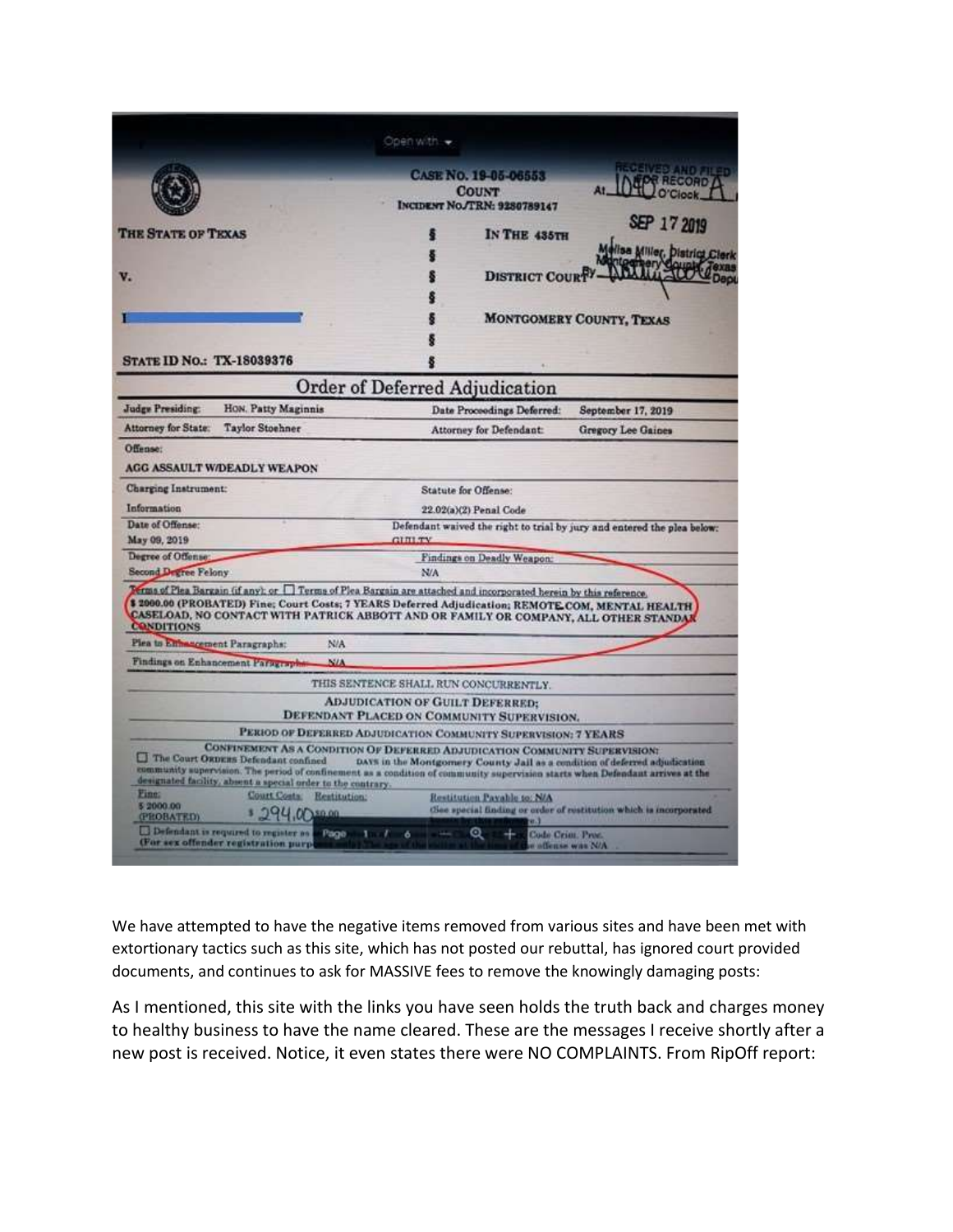Look what **Ripoff Report Corporate Advocacy program** did for a business with NO complaints below ...

**Even businesses with NO complaints like yours**

## **THE CO\$T of the program –**

**be sure to respond to the 20 Questions down below if you are interested. As of April 2019 we lowered the cost down to less than 50% of our usual cost.**

The cost for you will be \$6,500 one-time fee – you can make that in payments with \$2,500 down and \$500 a month for 8 months.

OR, you can save \$500 and pay up front all at once \$6,000 to get the discount..

PATRICK … you have 4 names.

We used to charge extra \$2,500 for each additional name. We will only chage you \$500 each, for 3 extra names. So add on to the above price, \$1,500.

2D Global - 8 \* Progress Medical 1 repeated \* Global Marketing Empire Solutions - 8 repeated \* Royalty Mobile Detailing 9 TOTAL = 11 Report(s)

In order to defend our three years of fight and false accusations, we are attaching the following two of over 100 links to false reports, corporate espionage, and political abusive harassment:

<https://www.ripoffreport.com/report/d-global/spring-tx-patrick-abbott-uses-1494953>

And this one, which has been investigated, reported and could result in additional jail time for the author:

[https://www.ripoffreport.com/report/d-global-progress-medical-llc/woolans-tx-meical-marketing-](https://www.ripoffreport.com/report/d-global-progress-medical-llc/woolans-tx-meical-marketing-1494543)[1494543](https://www.ripoffreport.com/report/d-global-progress-medical-llc/woolans-tx-meical-marketing-1494543)

We can not confirm that these and the past three years of items are related, but merely point out the COINCIDENCES.